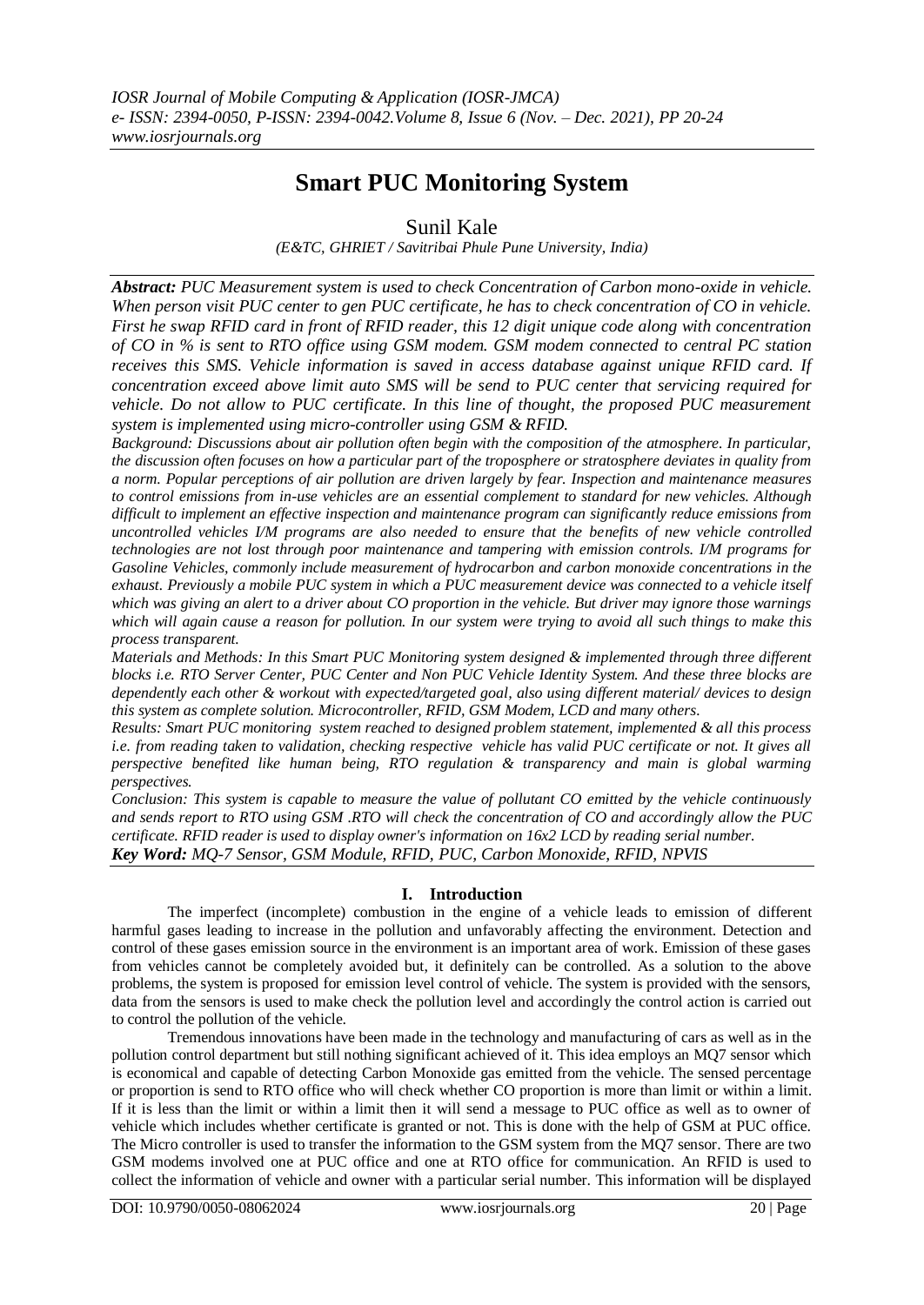on an information portal which nothing but a 16x2 LCD. The aim of this system is that to make PUC measurement process easy with various functions like information portal, RFID techniques & communication through GSM and to make this process transparent.

## **II. Material And Methods**

In Smart PUC Monitoring System while working on different section for achieving the expected result as well as complete solution design for real time system for PUC monitoring & controlling the emission, so it will beneficial for human being in day to day life.

In this system major three main blocks in this research discovered as below in Generalize block diagram and these are namely as follows.

I] PUC Center

II] RTO Server Section

III] Non PUC Vehicle Identity System



### **Fig1: Generalize Block Diagram**

In More details going through the individual block diagram with working operation in brief one by one, so first will going through the PUC Center

### **I] PUC Center:**

In PUC Center following steps are following for checking & validate the CO% in terms on reading as follows. This unit is placed at authorized PUC checking center.

The RFID card is placed on vehicle

At PUC center, when vehicle is come for PUC certificate then RFID reader detect the vehicle number

Next step will be placing the carbon monoxide (co) sensor in the silencer, which detect the CO%

If Co% is in the specified limit, then the vehicle number will send to RTO server to update data through GSM modem.

If CO% is not in the specified limit then it will display rejected message on LCD display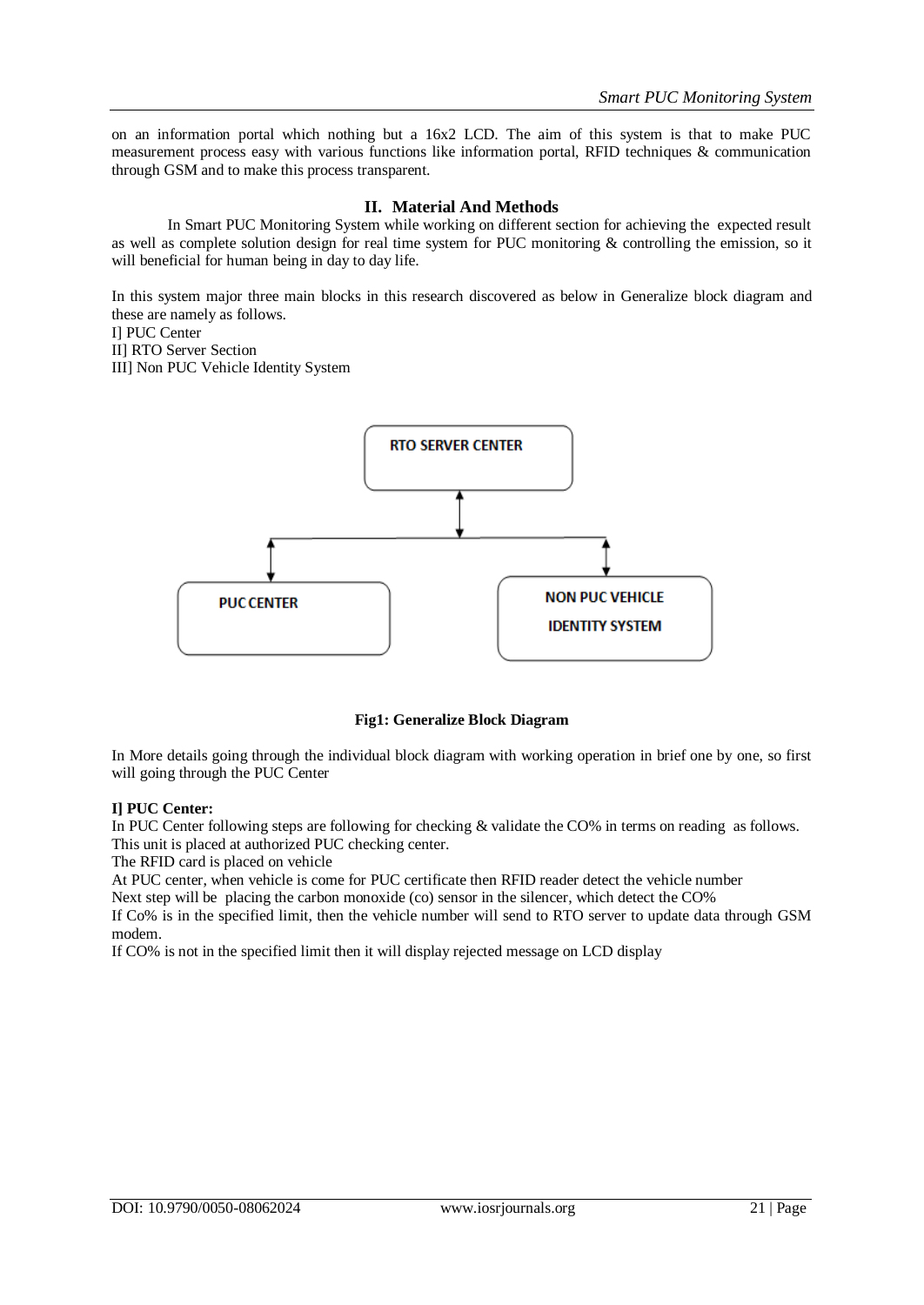

### **Fig2: PUC Center**

### **II] RTO Server Section:**

This unit is placed at RTO

When Data coming from PUC Center is stored in computer

Here updating of PUC certificate for particular vehicle is done

In computer, vehicle number with its carbon monoxide% and PUC validation period is stored

When data is coming from Non PUC unit, computer checks for PUC validation

If it is not updated, then vehicle number is send back to Non PUC unit using GSM



**Fig3: RTO Server Section**

### **III] Non PUC Vehicle Identity System (NPVIS):**

Non PUC vehicle Identification System is nothing but the instrument that will be carried by Traffic Police At signal when vehicle stops, this device will read the vehicle number and it will send it to RTO server for checking whether corresponding vehicle have valid PUC certificate or not.

If not then this unit received the number of those vehicles

So, Traffic Police easily catch then on signal itself and they do it necessary action on the respective vehicle owner

Once Traffic police complete necessary action that data also captured in RTO server for future tracking purpose



**Fig4: Hand Held Device (Non PUC)**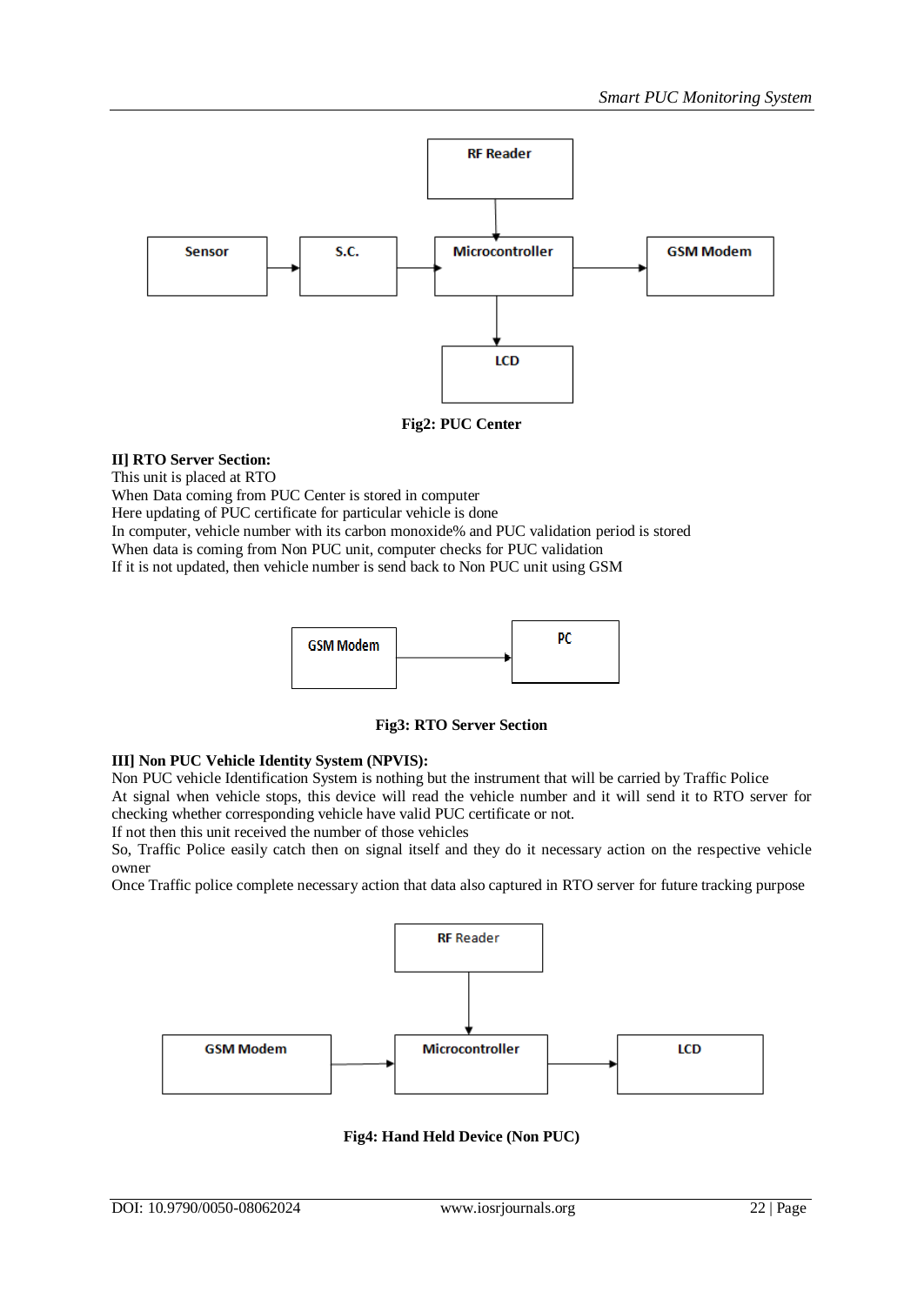In this system we are going to sense Carbon monoxide which comes out of vehicle . MQ7 is the CO sensor which will be used by us to detect concentration of CO in vehicle. First owner will swipe his RFID card which will let his display on 16x2 LCD. PIC16F877A is a microcontroller which are going to use to control all the parts of the system. Using MQ7 sensor concentration of is CO is get recorded and report will be sent to centre office or RTO using GSM. Concentration of CO will be checked by office, if it exceeds limit then certificate of PUC will not be allocated to that vehicle else allocated. The report of allocation or disallocation of PUC certificate will be sent PUC centre through GSM .SIM 900\_RS232 is a GSM Modem interfaced to a micro controller. Carbon mono-oxide sensor is MQ7 sensor is interfaced to a micro controller to sense CO coming out from a vehicle.16x2 LCD is interfaced to a micro controller which going to be used as an Information Portal ,which will display the information of a vehicle, information of a owner and some other if needed. EM18 Reader module is going to be used in this system for reading a number from RFID card.

#### **III. Result**

Smart PUC monitoring system reached to designed problem statement, implemented  $\&$  all this process i.e. from reading taken to validation, checking respective vehicle has valid PUC certificate or not. It gives all perspective benefited like human being, RTO regulation & transparency and main is global warming perspectives.

#### **IV. Discussion**

Pollution and especially air pollution has always been serious threat to the environment. One of the very important factors responsible for air pollution is the emission of gases from the vehicles such as CO which degrades the environment. A really important need here is to curtail the amount of harmful gases which are emitted from the vehicles. This can be done with the help of regular PUC checks of the vehicles but this method has proved to be a failure when undertaken by government authorities. Nowadays we see that the regular PUC checking system is not that accurate. Except at the petrol pumps, PUC checks at all other places are done at random basis. Sometimes PUC are issued merely on the basis of number of the vehicle without actual diagnostics of the vehicle. Besides this nowadays the tendency of keeping the vehicles maintained by regular services has disappeared. With the help of this system the random PUC checking, less awareness about PUC can be avoided and process could transparent means no one can interfere with the process in any way.

The display module is developed to provide the user interface, where the users of the system are capable of interacting with the system either through LCD display or through different applications for the vehicle owner and for the police control room. The LCD display displays the amount of pollution level of different polluting factors that are Carbon-monoxide, temperature and humidity. The sensed data of these factors is continuously displayed on the LCD display , which is kept inside the vehicle and in front of the driver. One application is developed for the user, which displays all pollutants information; in addition to this it will also displays the status of sending SMS to ensure that the message is sent successfully. One more application is developed at the police control room that retrieves data from the database and displays only one record for a day which indicates that one day of time is given to the vehicle owner for making the tuning of the engine. And It is the database maintaining module, which stores the information regarding the vehicle conditions by including the concentration of Carbon-monoxide, temperature and humidity. Along with this the vehicle id is also included in the database which acts as the primary key for the table; that can be uniquely identified. This key will also help to retrieve the data from the police application to take the necessary action. This database is capable of holding only those entries that do not exist for the same day; which indicates that for each day only one set of values for concentration of carbon-monoxide, temperature and humidity are stored for the vehicle of a particular vehicle id.

In the near future every vehicle will have its own PUC system which will be beneficial for both owner as well as the pollution control department

#### **V. Conclusion**

This system is capable to measure the value of pollutant CO emitted by the vehicle continuously and sends report to RTO using GSM .RTO will check the concentration of CO and accordingly allow the PUC certificate. RFID reader is used to display owner's information on 16x2 LCD by reading serial number.

#### **References**

- [1]. A.N.SLOSS,"ARM System Developer's Guide", Morgan Kaufmann Publishers, 2006, 3<sup>rd</sup> Edition
- [2]. M.A.MAZIDI,"Microcontroller and Embedded System", Perason publishers, 2006, 2<sup>nd</sup> edition
- [3]. https://www.tashika.co.jp/pdfs/822.pdf
- [4]. http://www.bioenabletech.com/line-attendance-acess-control/2009/05/18/gp20-22-125kHz-proximity-serial-reader/
- [5]. http://www.gprsmodems.co.uk/acatalog/online-catalogue-wavecom-GSM-GPRS-modems-100.htmls
- [6]. Chi-Man Vong ―Application of RFID Technology and the Maximum Spanning Tree Algorithm for Solving Vehicle Emissions in Cities on Internet of Things‖ 2014 IEEE World Forum on Internet of Things (WF-iot).